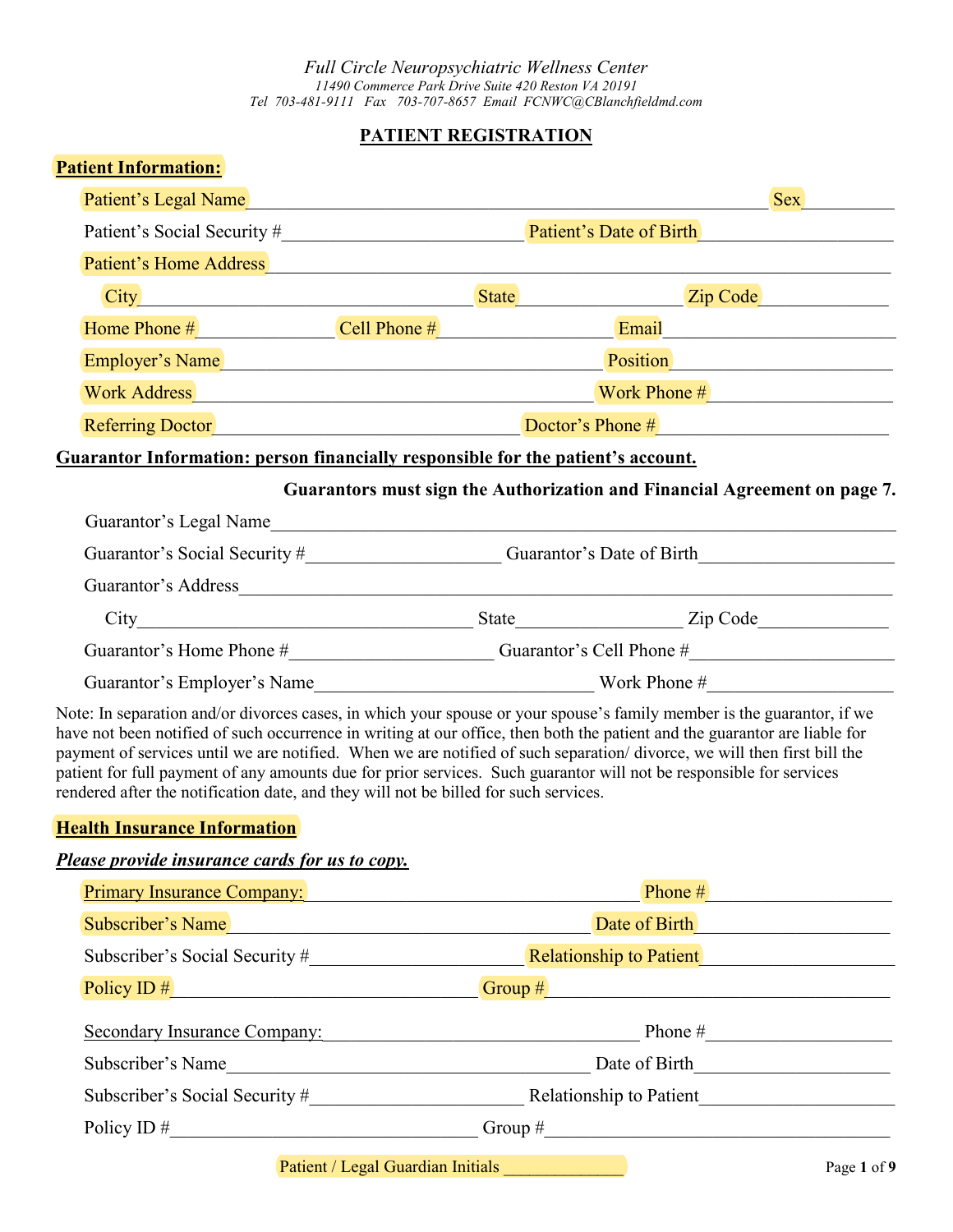#### **Emergency Contact Information**

| Name         | <b>Relationship to Patient</b> |                 |  |
|--------------|--------------------------------|-----------------|--|
| <b>City</b>  | <b>State</b>                   | <b>Zip Code</b> |  |
| Home Phone # | Cell Phone #                   | Email $#$       |  |
| Work Phone # | <b>Work Address</b>            |                 |  |

#### **Confidentiality**

To provide you with the appropriate care, we may need to consult with others. The confidentiality of the work that we do together with you is upheld; however there are exceptions to the rule:

- If we suspect that child abuse has occurred, the law requires that it be reported to the authorities.
- If we believe that you are in imminent danger to yourself or another person, we may notify others to attempt to prevent that occurrence.
- If it becomes necessary to contact an attorney or a collection agency to collect amounts you owe this practice, then your name, information about how to reach you, the amount owed, the reasons for the amount owed becomes available, and if court action is necessary, it may become public record.
- In legal proceedings, the patient/doctor communications are privileged with the following exceptions:
	- If your mental status is an issue for the court.
	- If the doctor is deposed, and your attorney does not take the necessary legal action to stop the deposition.
	- If the judge feels the communications are necessary to the proper administration of justice
- If you are a participant in an HMO or a Managed Mental Health Care Company, they may require completion of outpatient treatment reports, in which case summaries will be provided upon request.
- If you are to be admitted for hospitalization or in-patient treatment, your insurance company may require that we share our findings in order to get authorization for such services.
- If we have not been paid for our services, we contract your insurance companies to determine if they have paid you for the services we rendered. By signing this document, you are releasing us to discuss the services with the insurance companies, and you are releasing the insurance companies to discuss their claim payments (to you or us) with us.

## **Acceptance:**

I have reviewed this document and understand the policies described herein. My signature below evidences my acceptance of such policies.

| Patient Name:      | (print name)                                                                    |        |             |
|--------------------|---------------------------------------------------------------------------------|--------|-------------|
|                    | (signature)                                                                     | (date) |             |
|                    | Legal Guardian (if patient is under 18 years old or assigned a legal guardian): |        |             |
|                    | (print name)                                                                    |        |             |
| Version 01/01/2019 | (signature)                                                                     | (date) |             |
|                    | Patient / Legal Guardian Initials                                               |        | Page 2 of 9 |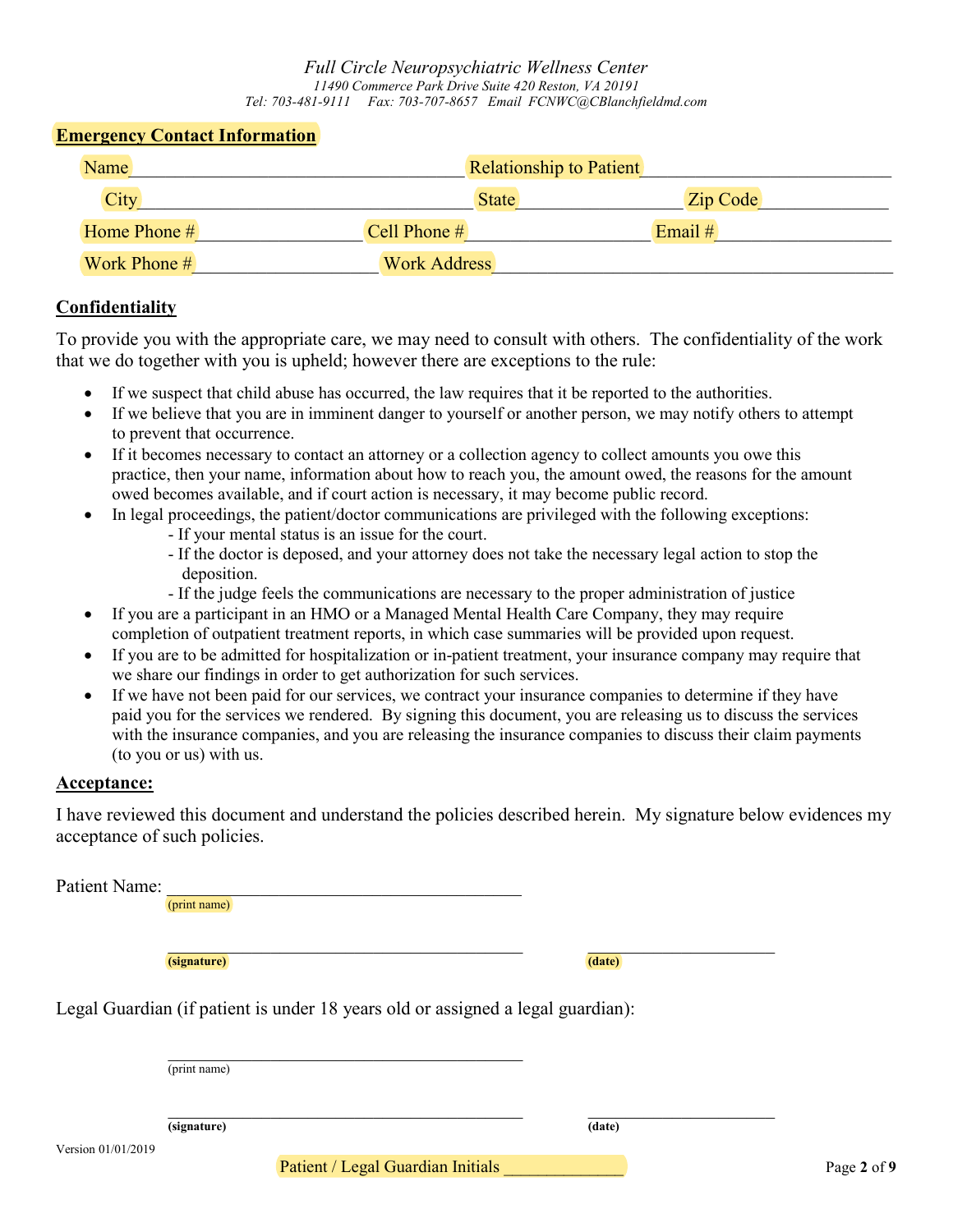# **Patient Record of Disclosures**

| Our privacy practice gives you the right to request confidential communication on your protected health<br>information.                                                                                                                    |                                                                                                                                                                                                                                |
|--------------------------------------------------------------------------------------------------------------------------------------------------------------------------------------------------------------------------------------------|--------------------------------------------------------------------------------------------------------------------------------------------------------------------------------------------------------------------------------|
| I wish to be contacted in the following manner (check all that apply):<br>Please note that our AutoRemind system uses an email reminder a week prior to your appointment and one<br>to your cell phone three days before your appointment. |                                                                                                                                                                                                                                |
| Home Tel. Number<br>O.K. to leave message with detailed information<br>Leave message with call-back number only<br>Do not leave any messages at this number                                                                                | Cell Tel. Number<br>$\Box$ O.K. to leave message with detailed information<br>$\Box$ O.K. to text appointment reminder messages<br>Leave message with call-back number only<br>$\Box$ Do not leave any messages at this number |
| Work Tel. Number<br>$\Box$ O.K. to leave message with detailed information<br>$\Box$ Leave message with call-back number only<br>$\Box$ Do not leave any messages at this number                                                           | Written Communication<br>$\Box$ O.K. to mail to my home address<br>O.K. to mail to my work address                                                                                                                             |
| <b>Email Address</b><br>$\Box$ O.K. to email message with detailed information<br>O.K. to email appointment reminder messages<br>Email message with call-back number only<br>Do not email any messages at this number                      |                                                                                                                                                                                                                                |
| Patient Name:<br>(print name)                                                                                                                                                                                                              |                                                                                                                                                                                                                                |
| (signature)                                                                                                                                                                                                                                | (date)                                                                                                                                                                                                                         |
| Legal Guardian (if patient is under 18 years old or assigned a legal guardian):                                                                                                                                                            |                                                                                                                                                                                                                                |
| (print name)                                                                                                                                                                                                                               |                                                                                                                                                                                                                                |
| (signature)                                                                                                                                                                                                                                | (date)                                                                                                                                                                                                                         |

Patient / Legal Guardian Initials **Patient / Legal Guardian Initials** Page 3 of 9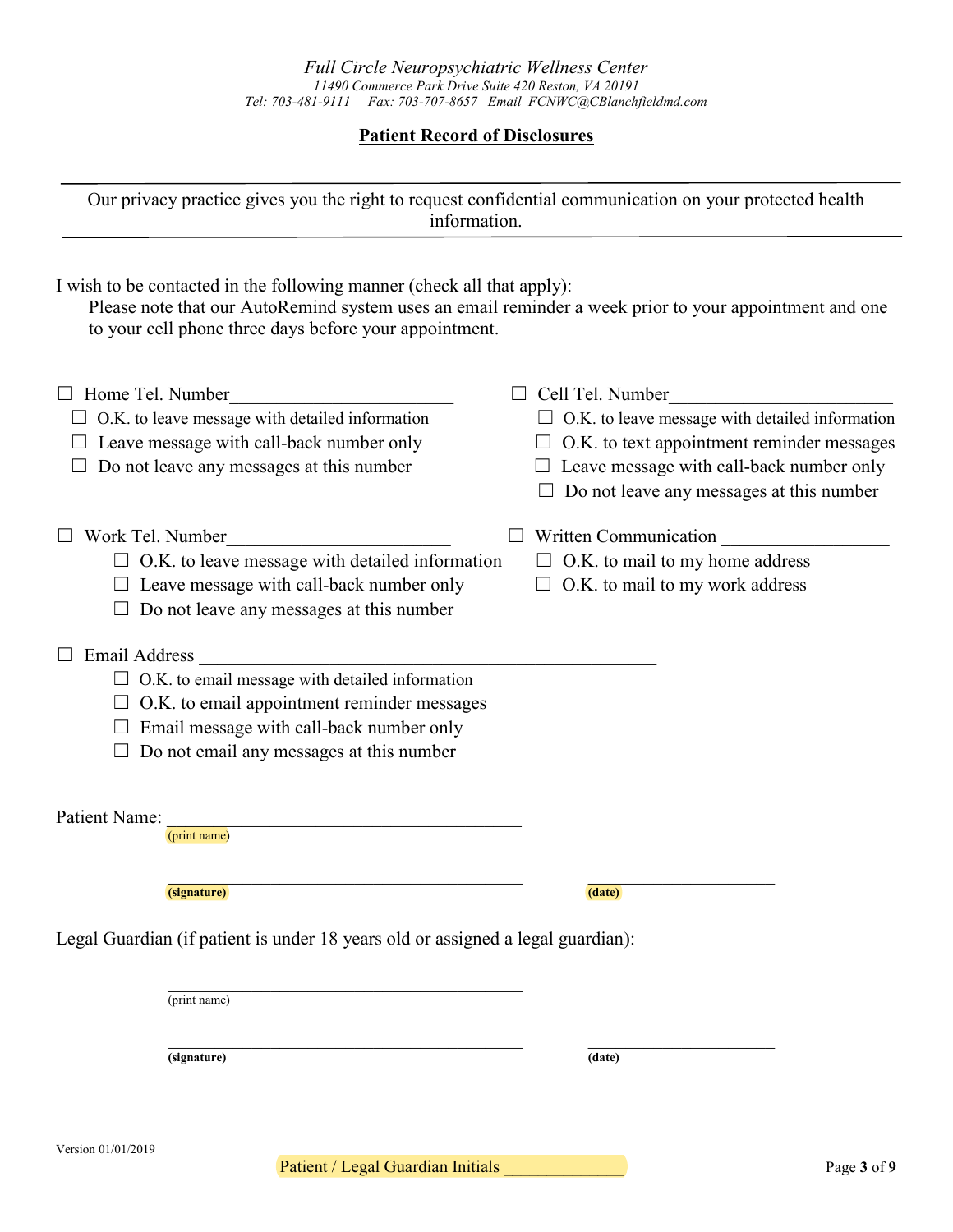# **Summary of Authorization and Financial Agreement**

This summary is provided to assist you in understanding the Authorization and Financial Agreement.

The Authorization and Financial Agreement contains a detailed description of our office's financial and medication policies. Please refer to that document for further information.

- This practice is fee-for-service: payment in full is due at the time of service. Failure to pay at the time of service will result in an additional charge of \$25. That is an additional \$25 for each date of service not paid at the time of service.
- This practice is out-of-network with all insurance companies including Tricare, does not participate with Medicaid, and has opted out of Medicare as of March 3, 2014.
- Before leaving the office, make sure that you have **all** of your medication prescriptions. As, you are prescribed enough medication to last until your next appointment
- If a medication refill is requested at a time other than your appointment there is a charge of \$100 to be paid in advance. Medication will be refilled at Dr. Colleen Blanchfield's discretion.
- Medication prescriptions **will not** be mailed to your home.
- You **will not** be given medication if you have not been seen for 3 months.
- The practice **does not** respond to pharmacy-generated medicine refill requests. If you need a refill contact the office. It usually takes **1-2 business days** for medications to be approved and called into the pharmacy.
- The practice **does** respond to medication prior authorization requests from the pharmacy.
- If you do not attend an appointment for more than six months you will be considered a new patient and seen at Dr. Colleen Blanchfield's discretion.
- Arriving 15 minutes or more late for a medication appointment will result in a charge the full cost of the appointment for **all** services.
- Cancellation of an appointment less than **48 hours** before the appointment date and time, failure to show up for an appointment, or arriving 15 minutes or more late for an appointment time for any reason will result in a charge of the full price of the appointment scheduled for all services.
- All balances must be paid prior to scheduling an appointment. This includes billed charges such as those for no shows, late cancellations, prior authorizations, completion of forms and letter, testing, etc. and well as any appointment charges not paid at the time of service and the additional associated late fee of \$25.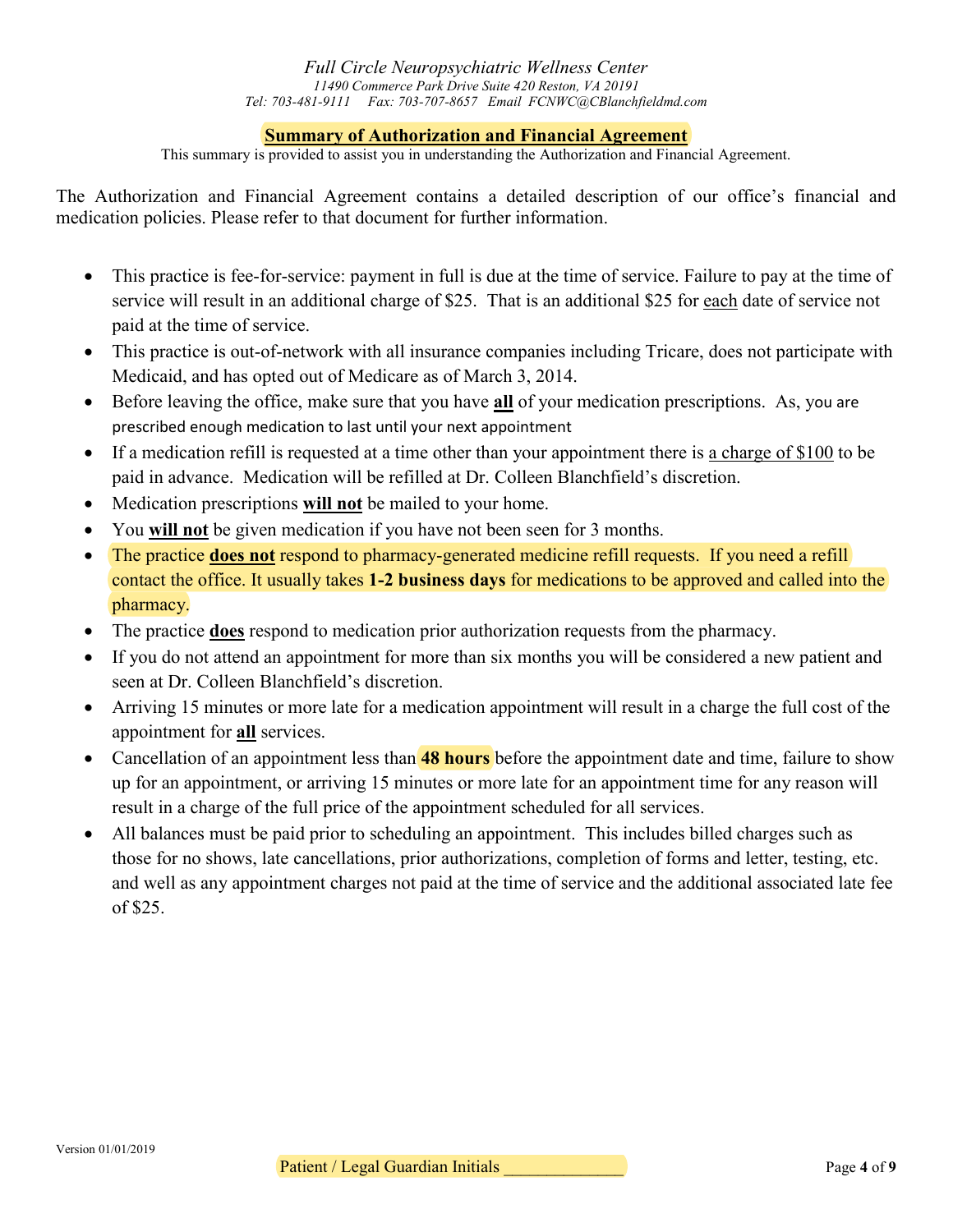*Full Circle Neuropsychiatric Wellness Center 11490 Commerce Park Drive Suite 420 Reston, VA 20191 Tel: 703-481-9111 Fax: 703-707-8657 Email FCNWC@CBlanchfieldmd.com*

## **Authorization and Financial Agreement**

Colleen Ann Blanchfield, M.D. ("Full Circle Neuropsychiatric Wellness Center") is a fee-for-service medical practice. As such, I understand that I will be expected to pay for charges at the time services are rendered by cash, check, or credit card.

I am aware that Full Circle Neuropsychiatric Wellness Center does not participate with any insurance companies and is therefore an out of network provider. I understand that it is my responsibility to contact my insurance company to determine if, and how much, of services provided by Full Circle Neuropsychiatric Wellness Center my insurance company will cover. I am aware that as a fee-for-service practice I will be expected to pay for charges at the time of service. I understand that my insurance company's coverage, payments, disputes, and errors will have no bearing on my responsibility to pay for charges at the time of service.

I understand that at the time of service, Full Circle Neuropsychiatric Wellness Center will provide me with an "Encounter" form which contains information that I may use to file a claim with my insurance carrier. This form contains Current Procedural Terminology (CPT) codes, diagnostic codes, and provides insurance carriers with most of the necessary information with which to determine if such service is covered. I understand that it is my responsibility to contact my insurance carrier for specific forms and instructions pertaining to their claims submission process. I understand that it my responsibility to submit insurance forms, and corrected forms, to my insurance company within the limits of timely filing. I am aware that failure to do so will most likely result in non-payment by my insurance company and this does not affect my responsibility to pay Full Circle Neuropsychiatric Wellness Center for charges at the time of service. I understand that any request for additional copies of Encounter forms beyond those given at my appointment can take up to two weeks to complete with an additional charge.

I am aware that Full Circle Neuropsychiatric Wellness Center has opted out of Medicare. I understand that I am solely responsible to pay for all services in full at the time of service and neither I nor Full Circle Neuropsychiatric Wellness Center will receive reimbursement from Medicare. If I have Medicare, primary or secondary, I am required to sign a private Medicare opt out contract with Full Circle Neuropsychiatric Wellness Center if I wish to continue treatment unless I require emergency care services or urgent care services.

I understand that I am responsible to contact Full Circle Neuropsychiatric Wellness Center concerning any change in my contact or insurance information.

## Outstanding Balances:

If I fail to pay for the appointment charge on the day of service, I understand there will be an additional charge of \$25. I understand that this additional charge is not reimbursed by insurance. If I do not understand the statement that I receive for an outstanding balance, it is my responsibility to contact Full Circle Neuropsychiatric Wellness Center at 703-481-9111 with any questions. Full Circle Neuropsychiatric Wellness Center has the right to refuse service if the balance is not paid prior to this service.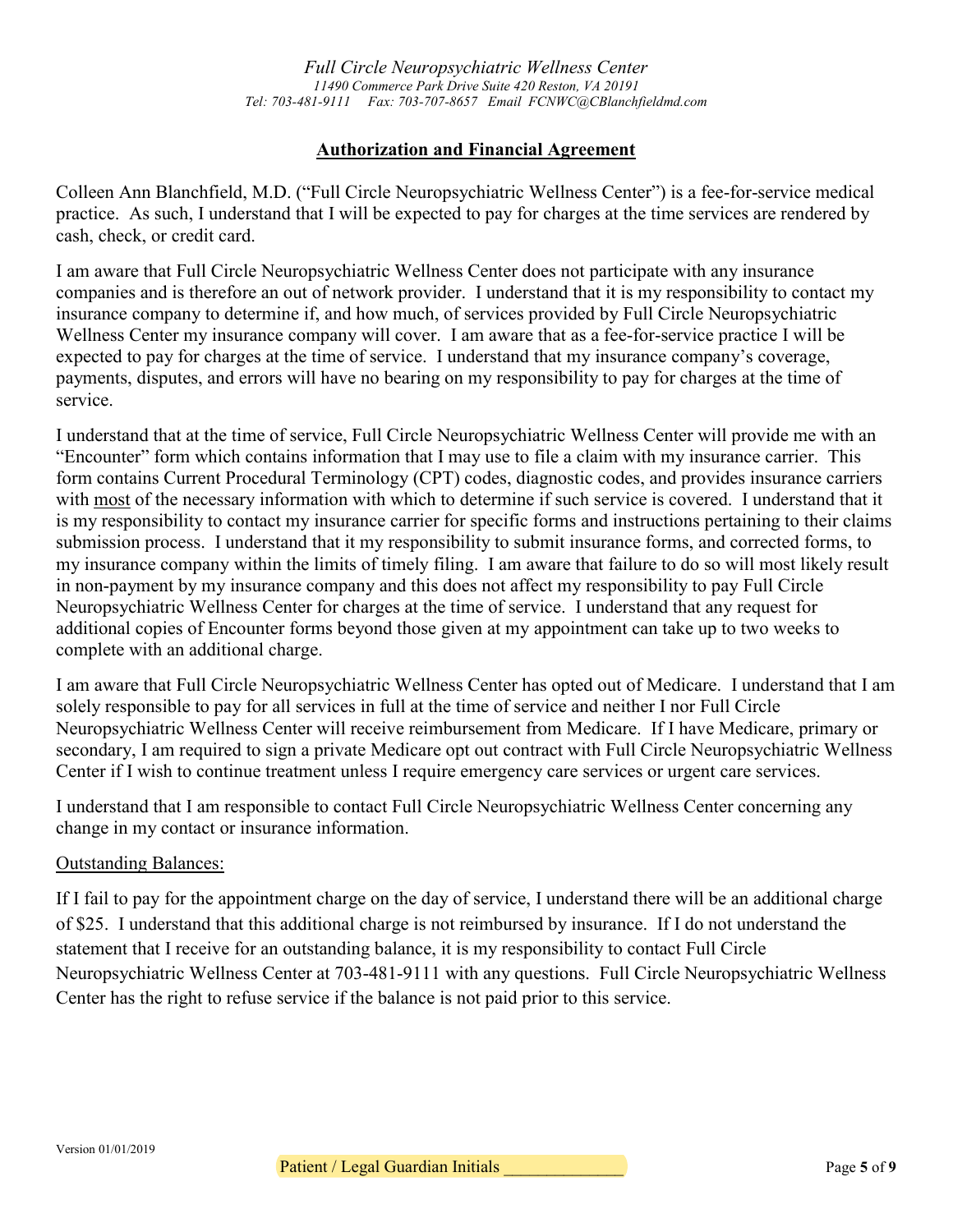*Full Circle Neuropsychiatric Wellness Center 11490 Commerce Park Drive Suite 420 Reston, VA 20191 Tel: 703-481-9111 Fax: 703-707-8657 Email FCNWC@CBlanchfieldmd.com*

#### Request for Medicine Refills:

I understand that I will be prescribed enough medication to last until my next appointment. If I request medicine refills at times other than my appointment there is a charge of \$100. It is my responsibility to schedule appointments accordingly and make sure I am given all medication before leaving the office. I understand that Full Circle Neuropsychiatric Wellness Center does not respond to pharmacy-generated medicine refill requests and I must contact the office directly to request a refill of my medication. If my request is approved, I understand that I may only request a medicine refill once before attending my next appointment. Medication prescriptions will not be mailed. I will not be given medication if I have not been seen for 3 months. I understand that if I do not attend an appointment for a period of time in excess of six months that I will be scheduled, and complete a new intake, at Dr. Colleen Blanchfield's discretion.

#### Completion of Forms:

If I request Full Circle Neuropsychiatric Wellness Center to complete a form and/or write a letter, I understand that there is a charge of \$50-\$225 for the time needed to complete the form/letter that is due prior to its completion. This includes but is not limited to forms/letters pertaining to insurance, employment, school, disability, retirement, legal action, and prior authorization for medications. I understand that if I request Full Circle Neuropsychiatric Wellness Center to complete multiple forms/letters for the same purpose there is a charge for each form/letter completed. This includes but is not limited to condition updates and return dates for disability, employment, school, and prior authorization renewals. I understand that this charge is not reimbursed by insurance. I am aware that I should bring all forms and pertinent information with me at the time of my appointment. I understand that requests can take up to four weeks to complete.

#### Medical Records Request:

I understand that a request for copies of my medical records must be in writing, dated and signed, and include a reasonable description of the records sought. I understand to have my medical records sent to an individual including myself that I must complete a release of information to include the contact information of the individual for verification purposes. I am aware that I will be charged a reasonable fee consisting of \$0.50 per page for the first 50 pages, \$0.25 for each additional page, a flat fee of \$10.00, plus any postage costs if I request that the copies be mailed. I am aware the fee for this service is due in advance of my records being released. I understand that medical records requests can take up to four weeks to complete.

#### Prior Authorizations:

I understand that my insurance company may require prior authorization to cover my medication. Completion of the prior authorization process may take up to two weeks and there is an additional charge of \$25 that is not reimbursed by insurance. I understand that completion of the prior authorization process does not guarantee approval of coverage by my insurance company and I am still responsible for payment of the \$25 charge if the prior authorization is denied by my insurance company.

#### Cancellation Policy:

I understand that I am solely responsible for scheduling and attending my appointments. I understand that all appointments that I schedule are final and that in no instance an appointment will be held for me pending my confirmation. **I understand that if I do not cancel an appointment at least 48 hours before the appointment date and time, if I fail to show up for an appointment, or if I arrive 15 or more minutes late for my scheduled appointment time for any reason there will be a charge of the full price of the appointment(s) scheduled for all services.** I understand that I must pay this charge prior to my next scheduled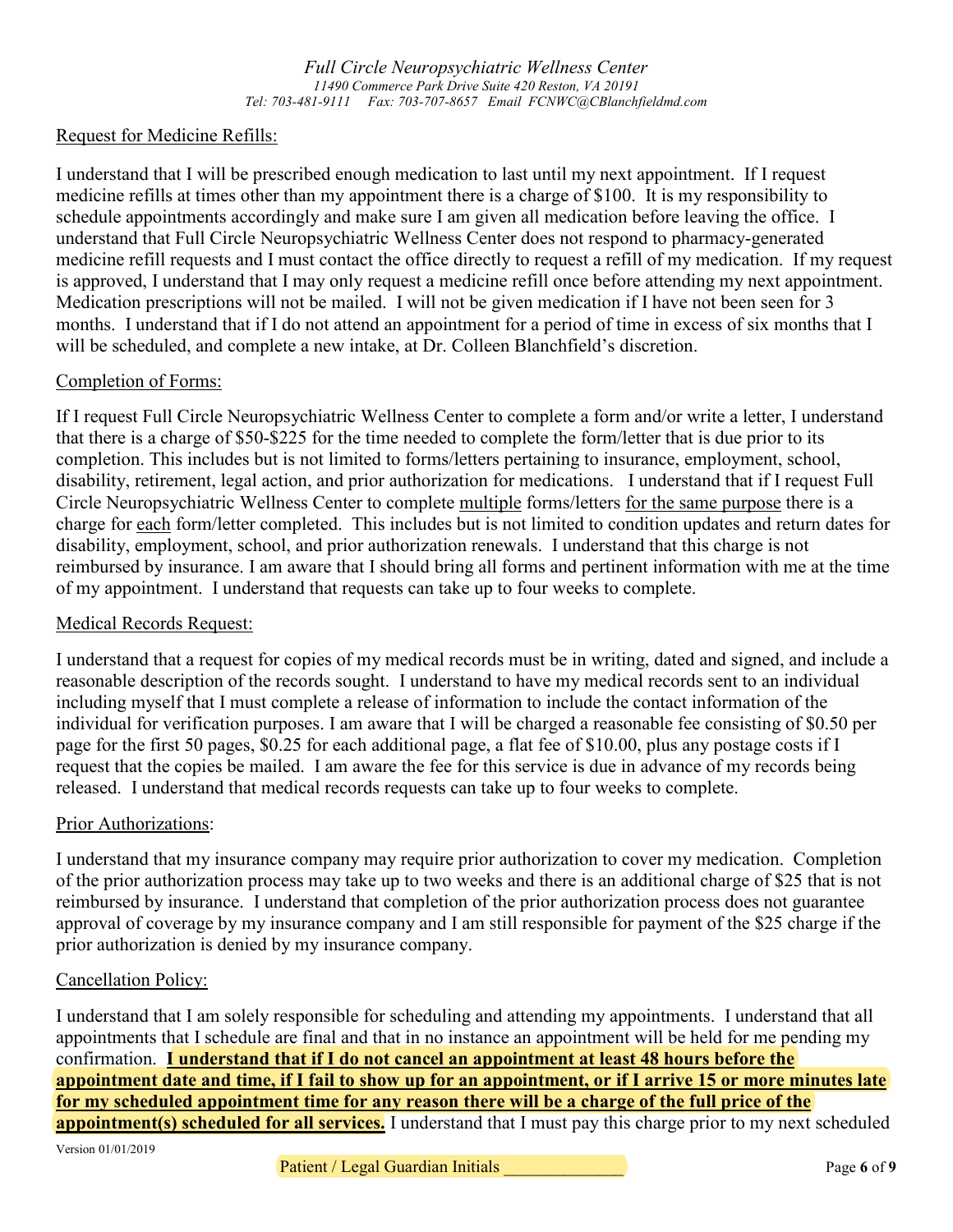*11490 Commerce Park Drive Suite 420 Reston, VA 20191 Tel: 703-481-9111 Fax: 703-707-8657 Email FCNWC@CBlanchfieldmd.com*

*Full Circle Neuropsychiatric Wellness Center*

appointment. I am aware that if I fail to pay this charge prior to my next scheduled appointment Full Circle Neuropsychiatric Wellness Center may deny me service until the balance is paid.

**This document explains my financial responsibilities as a patient. I recognize that I have the right to ask for assistance in understanding this document prior to signing it and that I will be given a copy of this agreement upon request.**

**If I fail to pay my outstanding balance and collection costs are incurred, including but not limited to legal fees, court costs, summons costs, collection agency cost, etc., then I am responsible for such collection costs. Further, I understand that the laws of Fairfax County and the Commonwealth of Virginia will govern this agreement.** 

**This agreement constitutes all the terms and conditions agreed upon between myself and Colleen Ann Blanchfield, M.D. ("Full Circle Neuropsychiatric Wellness Center") and supersedes any prior agreements in relation to the subject matter of this agreement, whether written or oral. Any additional or different terms or conditions in relation to the subject matter of this agreement in any written or oral communication from myself to Colleen Ann Blanchfield, M.D. are void. I represent that I have read this document containing the terms and conditions of being a patient of Colleen Ann Blanchfield, M.D. and agree to abide by, and be obligated by, such terms and conditions. I have not accepted this agreement in reliance on any oral or written representations made by Colleen Ann Blanchfield, M.D. that are not contained in this agreement.**

 $\_$  ,  $\_$  ,  $\_$  ,  $\_$  ,  $\_$  ,  $\_$  ,  $\_$  ,  $\_$  ,  $\_$  ,  $\_$  ,  $\_$  ,  $\_$  ,  $\_$  ,  $\_$  ,  $\_$  ,  $\_$  ,  $\_$  ,  $\_$  ,  $\_$  ,  $\_$ 

| Patient Name: |        |
|---------------|--------|
| (print name)  |        |
|               |        |
|               |        |
|               |        |
| (signature)   | (date) |
|               |        |

**Guarantor** (or Legal Guardian if patient is under 18 years old or assigned a legal guardian):

\_\_\_\_\_\_\_\_\_\_\_\_\_\_\_\_\_\_\_\_\_\_\_\_\_\_\_\_\_\_\_\_\_\_\_\_\_\_

(print name)

**(signature) (date)**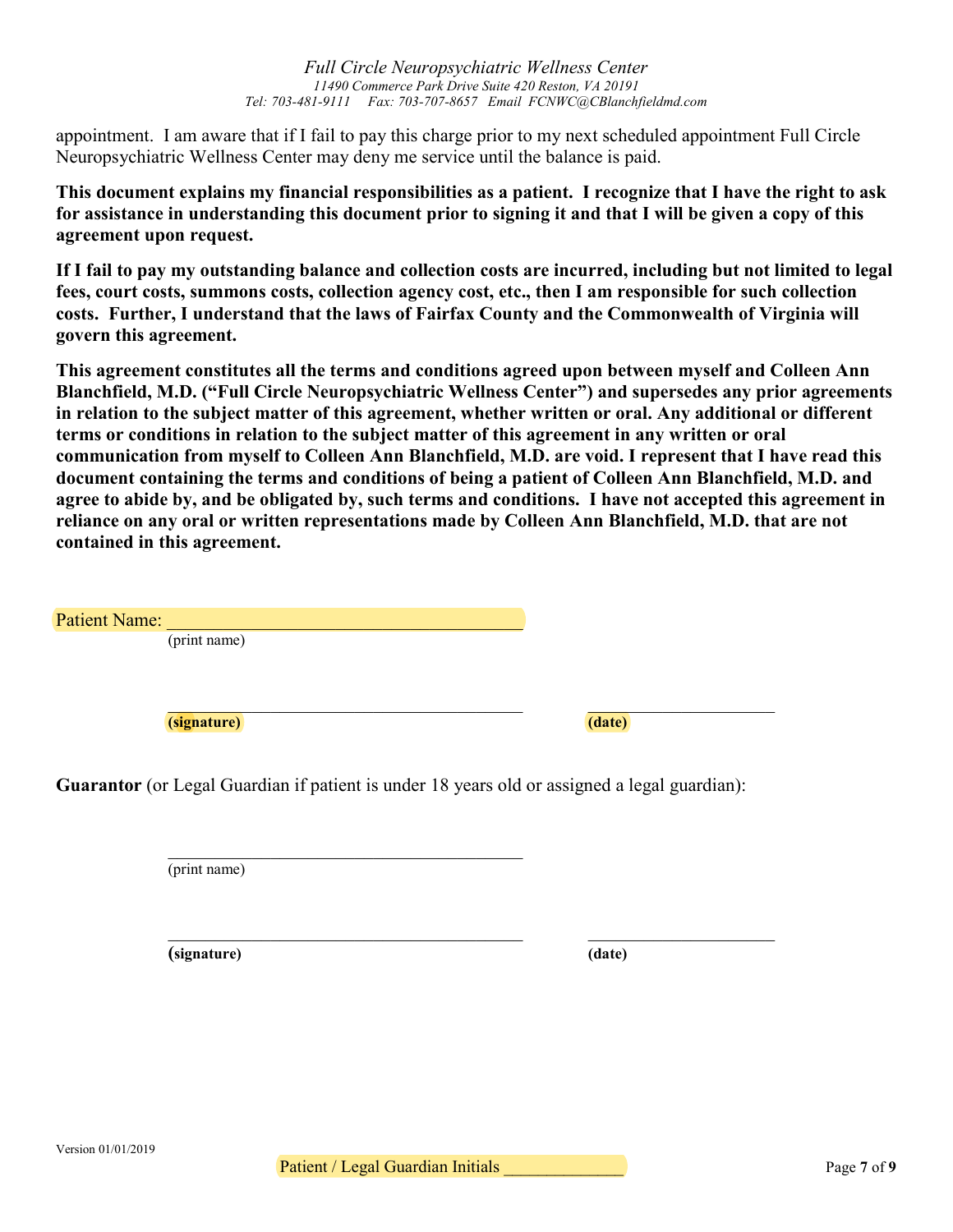*Full Circle Neuropsychiatric Wellness Center 11490 Commerce Park Drive Suite 420 Reston, VA 20191 Tel: 703-481-9111 Fax: 703-707-8657 Email FCNWC@CBlanchfieldmd.com*

# **ePrescribe Registration Form**

| <b>Patient Information:</b>                                                                                                                                                                                                    |              |                                                                                       |                                                                                                                                                                                                                                |  |
|--------------------------------------------------------------------------------------------------------------------------------------------------------------------------------------------------------------------------------|--------------|---------------------------------------------------------------------------------------|--------------------------------------------------------------------------------------------------------------------------------------------------------------------------------------------------------------------------------|--|
| Patient's Full Legal Name                                                                                                                                                                                                      |              |                                                                                       |                                                                                                                                                                                                                                |  |
|                                                                                                                                                                                                                                | (first name) | (full middle name)                                                                    | (last name)                                                                                                                                                                                                                    |  |
|                                                                                                                                                                                                                                |              |                                                                                       |                                                                                                                                                                                                                                |  |
|                                                                                                                                                                                                                                |              |                                                                                       |                                                                                                                                                                                                                                |  |
|                                                                                                                                                                                                                                |              |                                                                                       |                                                                                                                                                                                                                                |  |
|                                                                                                                                                                                                                                |              |                                                                                       |                                                                                                                                                                                                                                |  |
| Allergies & Reaction that occurred: $\Box$ None Known                                                                                                                                                                          |              |                                                                                       |                                                                                                                                                                                                                                |  |
|                                                                                                                                                                                                                                |              |                                                                                       |                                                                                                                                                                                                                                |  |
|                                                                                                                                                                                                                                |              |                                                                                       |                                                                                                                                                                                                                                |  |
|                                                                                                                                                                                                                                |              |                                                                                       |                                                                                                                                                                                                                                |  |
|                                                                                                                                                                                                                                |              |                                                                                       |                                                                                                                                                                                                                                |  |
|                                                                                                                                                                                                                                |              |                                                                                       |                                                                                                                                                                                                                                |  |
|                                                                                                                                                                                                                                |              |                                                                                       |                                                                                                                                                                                                                                |  |
| <b>Mail Away Pharmacy Information</b>                                                                                                                                                                                          |              |                                                                                       |                                                                                                                                                                                                                                |  |
|                                                                                                                                                                                                                                |              | $\Box$ The mail away pharmacy already on file with the office is current and correct. |                                                                                                                                                                                                                                |  |
|                                                                                                                                                                                                                                |              |                                                                                       |                                                                                                                                                                                                                                |  |
| Pharmacy Address and the contract of the contract of the contract of the contract of the contract of the contract of the contract of the contract of the contract of the contract of the contract of the contract of the contr |              |                                                                                       |                                                                                                                                                                                                                                |  |
|                                                                                                                                                                                                                                |              |                                                                                       | City City City Code City Contact City Code City Code City Code City Code City Code City Code City Code City Code City Code City Code City Code City Code City Code City Code City Code City Code City Code City Code City Code |  |
| <b>Local Pharmacy Information</b>                                                                                                                                                                                              |              |                                                                                       |                                                                                                                                                                                                                                |  |
|                                                                                                                                                                                                                                |              | The local pharmacy already on file with the office is current and correct.            |                                                                                                                                                                                                                                |  |
| Pharmacy Name: Name: Name: Name: Name: Name: Name: Name: Name: Name: Name: Name: Name: Name: Name: Name: Name: Name: Name: Name: Name: Name: Name: Name: Name: Name: Name: Name: Name: Name: Name: Name: Name: Name: Name: Nam |              |                                                                                       |                                                                                                                                                                                                                                |  |
| Pharmacy Address Manual Manual Communication and the contract of the contract of the contract of the contract of the contract of the contract of the contract of the contract of the contract of the contract of the contract  |              |                                                                                       |                                                                                                                                                                                                                                |  |
| City City City City Communication City City City Communication City Communication City Communication City Comm                                                                                                                 |              |                                                                                       |                                                                                                                                                                                                                                |  |
|                                                                                                                                                                                                                                |              |                                                                                       |                                                                                                                                                                                                                                |  |

\* Pharmacies listed above that do not contain the complete address and phone number of the pharmacy cannot be verified or entered into our system.

Patient / Legal Guardian Initials \_\_\_\_\_\_\_\_\_\_\_\_\_\_ Page **8** of **9**